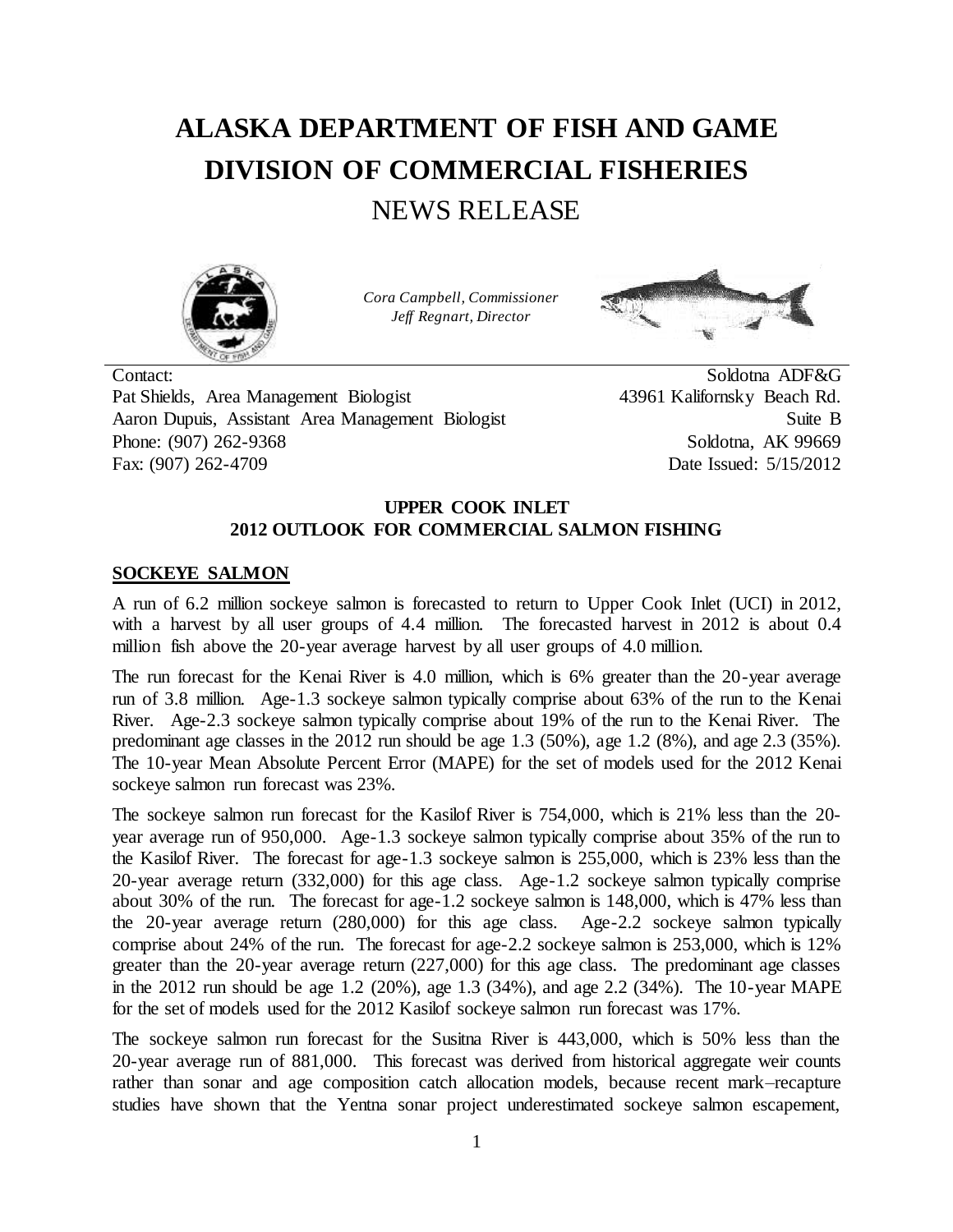causing estimates of adult returns to also be underestimated. Although, this is only the third year a weir-based method has been used, the MAPE for this method based on 2010–2011 data was 41%. The 20-year average run was calculated by expanding sonar abundance estimates using mark– recapture and genetic stock composition estimates.

The sockeye salmon run forecast for Fish Creek is 84,000, which is 27% less than the 20-year average run of 116,000. Age-1.2 and -1.3 sockeye salmon typically comprise 78% of the run to Fish Creek. The age-1.2 forecast is 38% less than the 20-year average return (61,000) for this age class, while the age-1.3 forecast is 5% less than the 20-year average return (30,000) for this age class. The predominant age classes in the  $2012$  run should be age 1.2 (44%), age 1.3 (34%), and age 2.2 (14%).

The sockeye salmon run forecast for Crescent River is 81,000, which is 27% less than the 20-year average run of 110,000. Age-1.3 and -2.3 sockeye salmon typically comprise 75% of the run to Crescent River. The predominant age classes in the 2012 run should be age 1.3 (46%) and age 2.3  $(26\%)$ .

| System                        | <b>Run</b> | Goals <sup>a</sup>  |
|-------------------------------|------------|---------------------|
| <b>Crescent River</b>         | 81,000     | 30,000-70,000       |
| <b>Fish Creek</b>             | 84,000     | 20,000-70,000       |
| Kasilof River <sup>b, c</sup> | 754,000    | 160,000-390,000     |
| Kenai River <sup>b</sup>      | 4,026,000  | 1,000,000-1,200,000 |
| Susitna River                 | 443,000    |                     |
| Larson Lake                   | N/A        | 15,000-50,000       |
| Chelatna Lake                 | N/A        | 20,000-65,000       |
| Judd Lake                     | N/A        | 25,000 - 55,000     |
| Unmonitored                   | 808,000    | N/A                 |
| Total                         | 6,196,000  |                     |

Forecast runs to individual freshwater systems are as follows:

<sup>a</sup> Goals listed here are as follows, Crescent River: BEG; Fish Creek: SEG; Kasilof River: OEG; Kenai River: Inriver; and Susitna River: SEG (weir goals).

<sup>b</sup> Kasilof and Kenai rivers escapement goals are now DIDSON-based.

<sup>c</sup> Kasilof River biological escapement goal is 160,000 to 340,000 sockeye salmon.

# **OTHER SPECIES' HARVEST PROJECTIONS**

Very little information is available on which to base outlooks for the commercial harvests of the other salmon species. Using recent harvest trends and factoring in the expected intensity of the sockeye-based fishery, the following numbers represent our best estimate of the 2012 harvest:

| Pink Salmon    | 334,000 |
|----------------|---------|
| Chum Salmon    | 113,000 |
| Coho Salmon    | 159,000 |
| Chinook Salmon | 12,000  |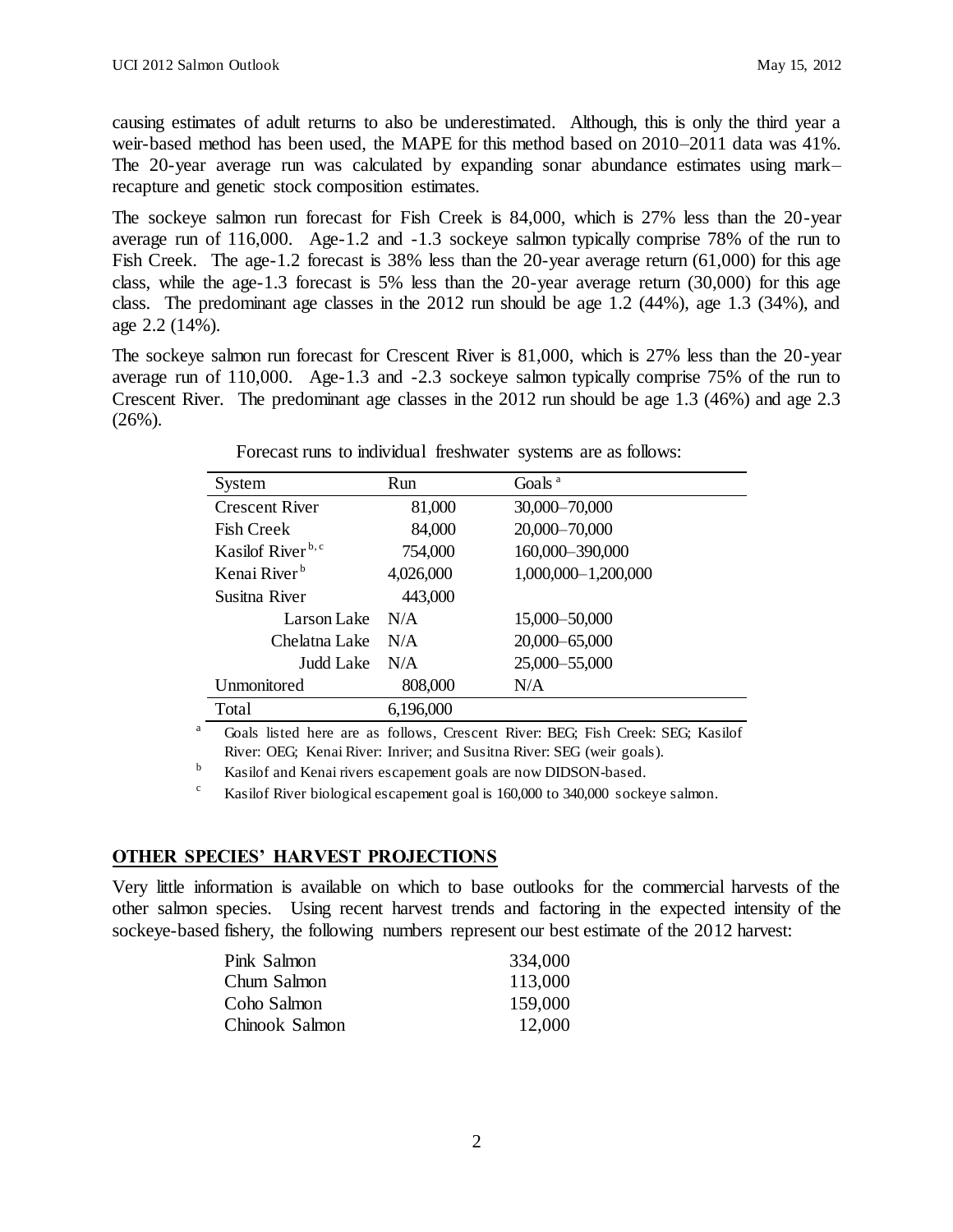## **REGULATORY CHANGES AND FISHING STRATEGY**

There were several regulatory changes made by the Alaska Board of Fisheries (board) during the 2011 meeting, with additional modifications made after the 2011 season. The following summary is for informational purposes only and is not a comprehensive review. Regulation booklets covering the UCI commercial fishery are currently available at the Anchorage, Soldotna, and Homer ADF&G offices. Fishermen should consult the new regulations to see how their specific fishery may have changed.

## **Northern District Set Gillnet**

- The Northern District king salmon fishery will open on the first Monday on or after May 25. The area from a point at the wood chip dock located approximately at  $61^{\circ}$  02.56' N. lat., 151° 14.36' W. long., to the Susitna River is closed to commercial king salmon fishing for 2012. Furthermore, the four commercial king salmon fishing periods scheduled in 2012 have been reduced in duration from 12 hours per fishing period to 6 hours per period, and will be from 7:00 a.m. to 1:00 p.m. All of the Northern District will return to a regular fishing schedule beginning on June 25.
- Susitna River sockeye salmon remain a stock of yield concern. *The Susitna River Sockeye Salmon Action Plan* requires the Northern District set gillnet fishery to fish with no more than one net per permit from July 20 through August 6. At the 2011 BOF meeting, the board modified this restriction, allowing for that portion of the General Subdistrict south of the Susitna River to fish with no more than two nets per permit after July 30. All areas in the Northern District return to a full complement of gear after August 6.

## **Central District Fisheries**

## **Upper Subdistrict Set Gillnet Fishery**

#### **Kasilof Section Prior to July 8**

- The Kasilof Section opens on the first regular period on or after June 25, unless the department estimates that 50,000 sockeye salmon are in the Kasilof River prior to that date, at which time the commissioner may open the fishery, by Emergency Order (EO); however, the fishery may not open earlier than June 20.
- From June 25 through July 7, the department may not allow more than 48 hours of additional fishing time per week (Sunday through Saturday) and must close the fishery for 36 consecutive hours per week, which will begin between 7:00 p.m. on Thursdays and 7:00 a.m. on Fridays.
- Beginning July 8, or after the Kenai and East Forelands Sections open, the Kasilof Section will be managed in combination with the Kenai and East Forelands Sections.

#### **Kenai, Kasilof and East Forelands Sections**

After July 8, or after the Kenai and East Forelands Sections fishing season opens, the following fishing scenarios are possible depending on the sockeye salmon run strength to the Kenai River. For 2012, the projection to the Kenai River is 4.0 million sockeye salmon. Therefore, the season will be managed with guidelines outlined below for runs between 2.3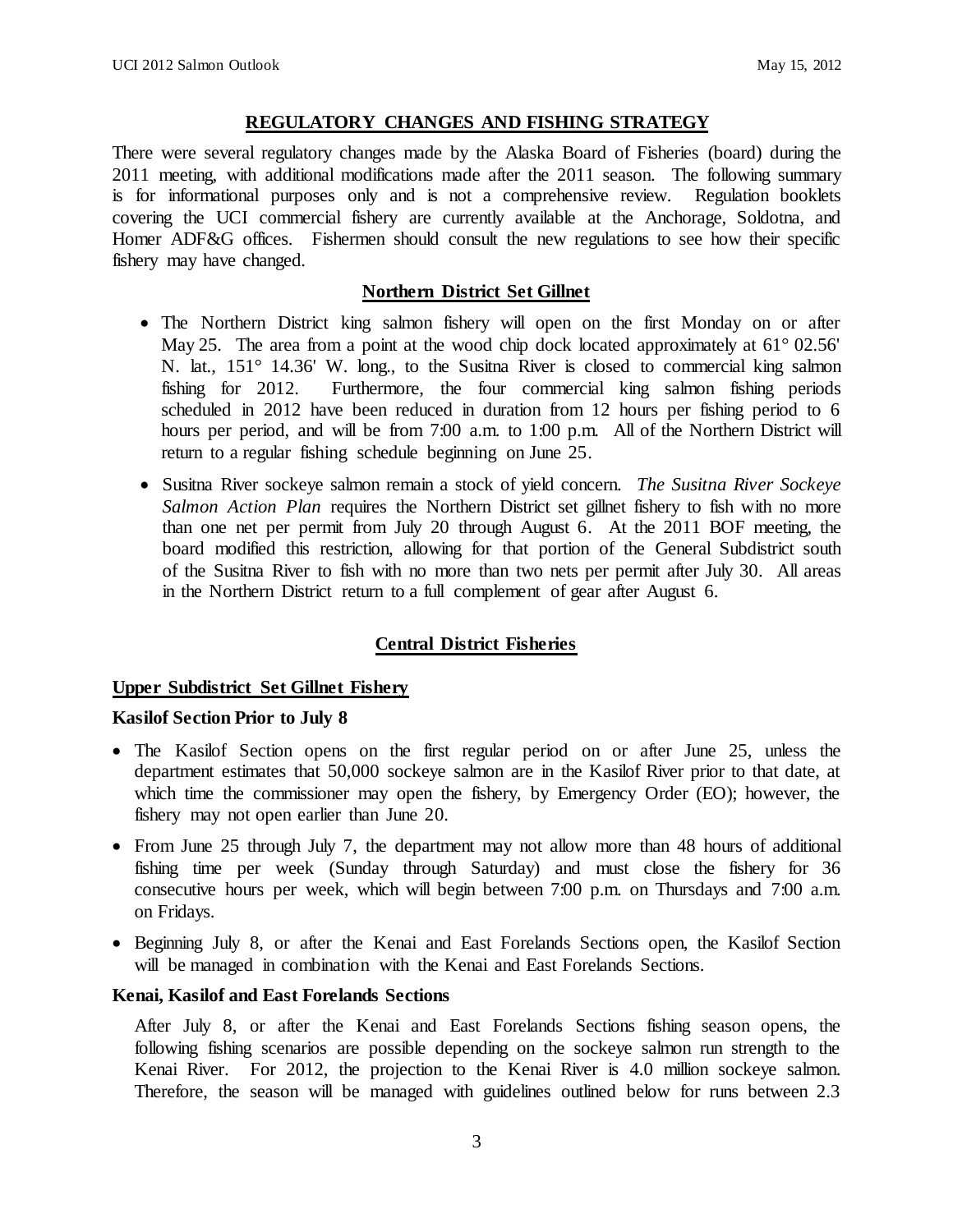and 4.6 million sockeye salmon. The Kenai River sockeye salmon run will then be reassessed after July 20 to verify inseason run strength

- If the Kenai assessment shows the run to be **less than 2.3 million Kenai sockeye salmon,** there will be no more than 24 hours of additional fishing time per week in the Upper Subdistrict and there are no mandatory window closures. If the Kenai and East Forelands Sections are not fished during regular or additional openings, the department may limit regular and additional periods in the Kasilof Section to within one-half mile of shore. If the Kasilof escapement is projected to exceed 390,000 fish, 24-hours of additional fishing time per week is available after July 15 within one-half mile of shore in the Kasilof Section.
- If the Kenai assessment is **between 2.3 and 4.6 million Kenai sockeye salmon**, the Department may allow up to 51 hours of additional fishing time per week and will close the Upper Subdistrict for a 36-hour closed period per week, which will begin between 7:00 p.m. on Thursdays and 7:00 a.m. on Fridays. In addition there will be a second 24-hour closed period per week on Tuesdays. If the Kenai and East Forelands Sections are not fished, the department may limit regular and extra periods in the Kasilof Section to within one-half mile of shore.
- If the Kenai assessment changes to a run of **more than 4.6 million Kenai sockeye salmon**, the department may allow up to 84 hours of additional fishing time per week and will close the Upper Subdistrict for a 36-hour closed period each week, which will begin between 7:00 p.m. on Thursdays and 7:00 a.m. on Fridays. There are no other mandatory windows at this run strength. If the Kenai and East Forelands Sections are not fished, the department may limit regular and extra periods in the Kasilof Section to within one-half mile of shore.
- The Upper Subdistrict set gillnet fishery will close no later than August 15 and all restrictions and additional time regulations from July carry over into August, except that the fishery is restricted to regular periods only from August 11–15. However, the season will close any time after July 31, if during two consecutive fishing periods (defined as a calendar day); the sockeye salmon harvest is less than 1% of the season total.

## **Central District Drift Gillnet Fishery**

- The drift fishery opens the third Monday in June or June 19, whichever is later.
- From July 9 through July 15,
	- Drift gillnet fishing is restricted for the first regular fishing period to the Expanded Kenai and Expanded Kasilof Sections (Figure 1) described below.
	- Drift gillnet fishing is restricted for the second regular fishing period to the Kenai and Kasilof Sections (Figure 2) and Drift Area One (Figure 3) described below.
	- Additional fishing time between the first restricted period and the second period during this time frame may be allowed in the Expanded Kenai and Expanded Kasilof Sections.
	- In runs of over 2.3 million sockeye salmon to the Kenai River, there may be one additional 12-hour period in the Kenai and Kasilof Sections of the Upper Subdistrict and in Drift Area One.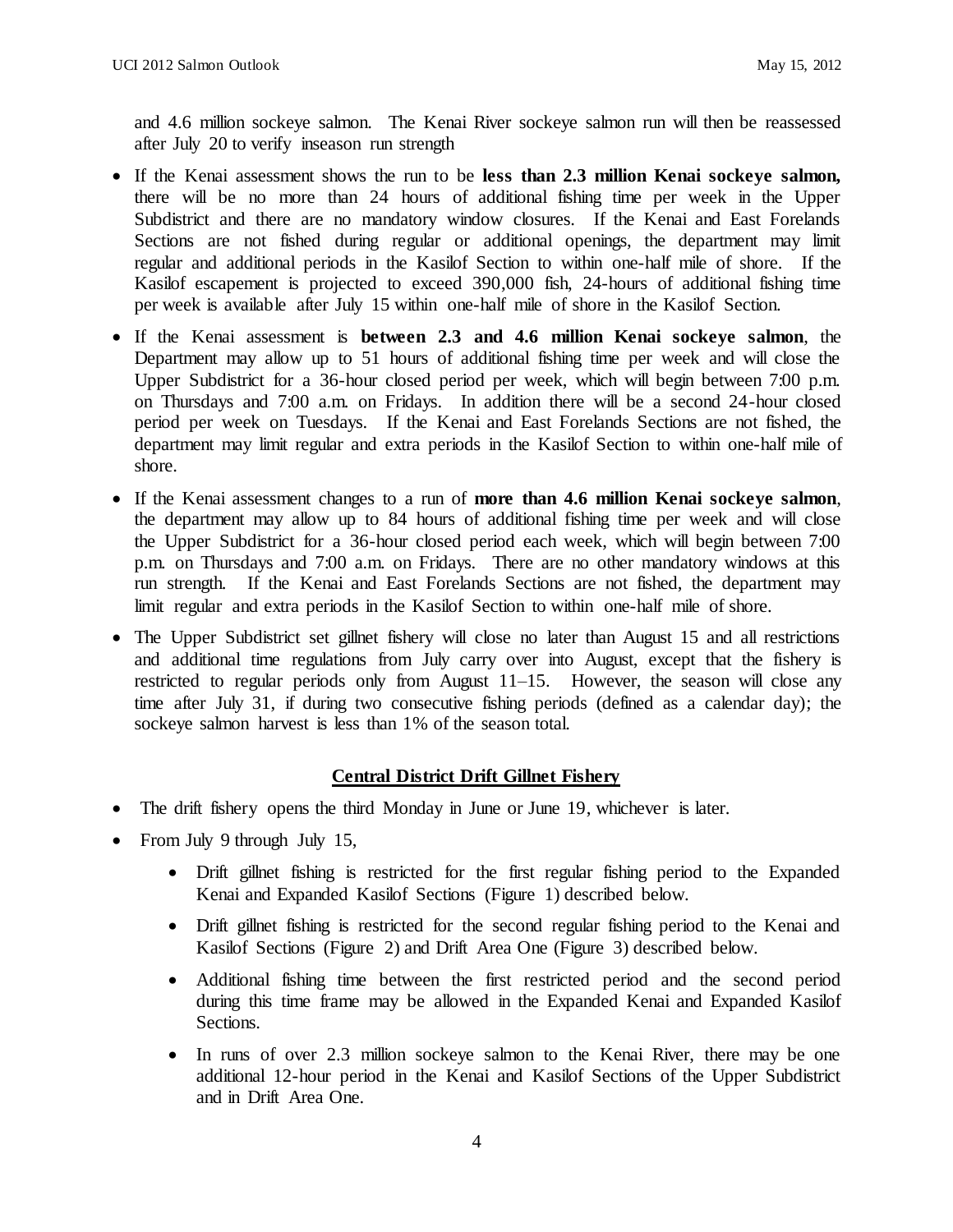- From July 16 through July 31,
	- In runs of less than 2.3 million sockeye salmon to the Kenai River, there will be one regular 12-hour fishing period restricted to the Expanded Kenai and Expanded Kasilof Sections of the Upper Subdistrict;
	- In runs of between 2.3 and 4.6 million sockeye salmon to the Kenai River, there will be one regular 12-hour fishing period per week restricted to either or both the Expanded Kenai or the Expanded Kasilof Sections of the Upper Subdistrict, or the fishery will be restricted to Drift Area One, but drifting may not occur in both Drift Area One and the Expanded corridors together during this restricted fishing period;
	- In runs of greater than 4.6 million sockeye salmon to the Kenai River, there are no mandatory restrictions.
- From August 16 until closed by emergency order,
	- Drift Areas three  $&$  four (Figure 4) are open for regular periods;
	- Chinitna Bay may be opened by emergency order.

## **New Drift Gillnet Fishing Areas**

- 1.) Expanded Kenai Section: all waters enclosed by a line from a point located on the shore at  $60^{\circ}$  40.35' N. lat., 151° 23.00' W. long. then west to a point located at  $60^{\circ}$  40.35' W. long. south to a point at the latitude of the Blanchard line located at  $60^{\circ}$  27.10' N. lat., 151° 33.76' W. long. east to a point on the beach at  $60^{\circ}$  27.10' N. lat., 151° 16.94' W. long.
- 2.) Expanded Kasilof Section: all waters enclosed by a line from a point on the beach at  $60^{\circ}$ 27.10' N. lat.,  $151^{\circ}$  16.94' W. long., west to a point at the Blanchard line located at  $60^{\circ}$ 27.10' N. lat., 151° 33.76' W. long., south to a point located at  $60^{\circ}$  04.02' N. lat., 151° 46.60' W. long., east to an ADF&G regulatory marker located at 60° 04.02' N. lat., 151° 38.90' W. long.

## **Other regulatory changes include:**

- Permit stacking for set gillnets was authorized.
- A pink salmon fishery may occur during even years for both drift and set gillnets; mesh size restriction not to exceed 4¾ inches apply; in the Upper Subdistrict, fishing is not allowed within 600 feet of shore.
- After July 8, the Kasilof River Special Harvest Area may be fished for up to 48 hours, followed by a 24-hour closure, without an escapement trigger, if fish are present in sufficient numbers.
- The sockeye salmon escapement trigger for opening the Kasilof River Special Harvest Area to commercial fishing without limitation is now 365,000 fish.
- In the Kasilof Section, after July 8, if further restrictions beyond the one-half mile fishery are necessary to aid in achieving the lower end of the Kenai River escapement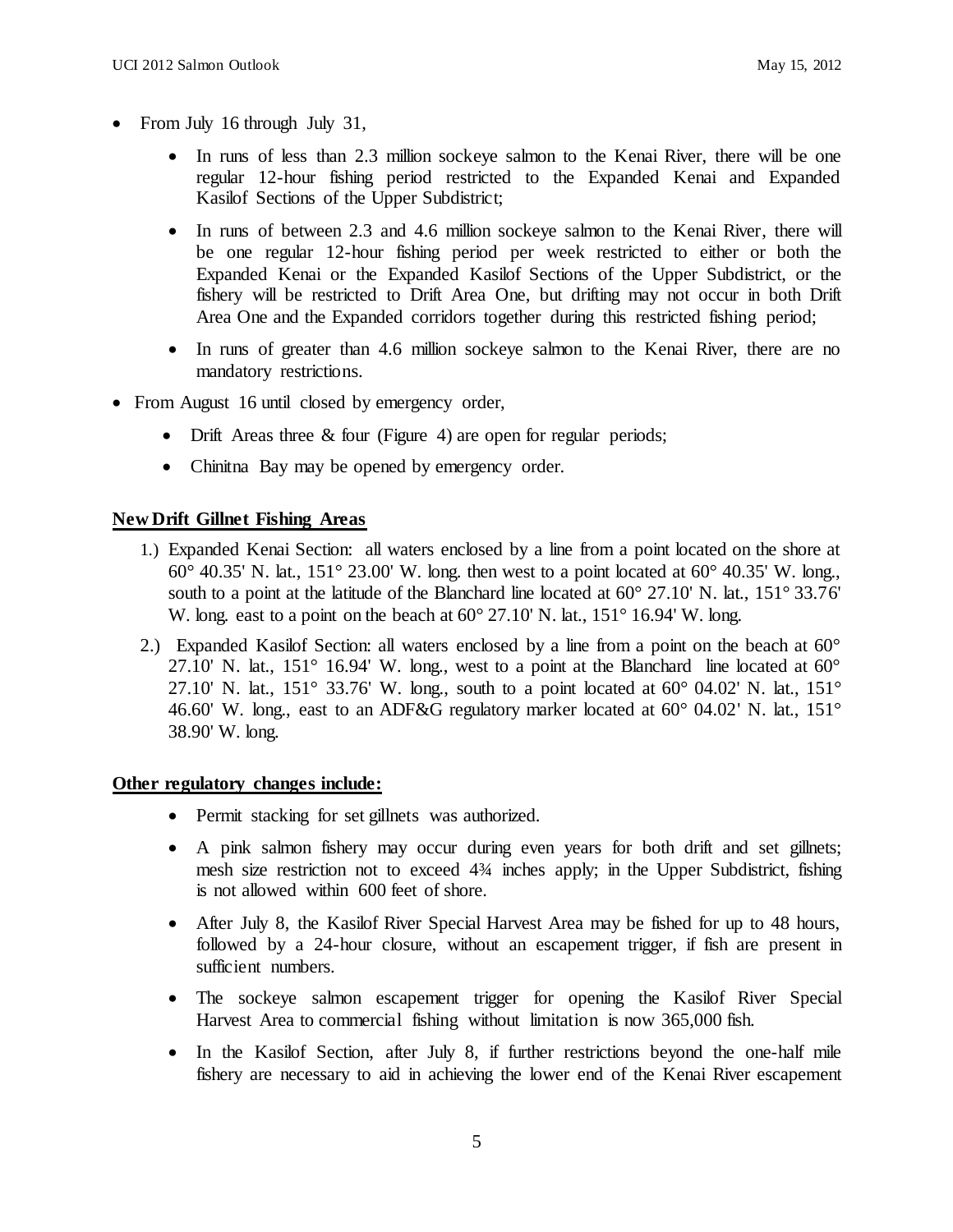goal, this area may be further restricted to fishing within 600 feet of the high tide mark in the Kasilof Section.

• The board redefined what constitutes a fishing period for determining when the Upper Subdistrict set gillnet fishery may close after July 31 based on the 1% rule. A fishing period is now defined as a time period open to commercial fishing not to exceed 24-hours per calendar day.

## **SET NET REGISTRATION AND BUOY STICKERS**

*All Cook Inlet setnet fishermen* are required to register prior to fishing for one of three areas of Cook Inlet: 1) the Upper Subdistrict of the Central District; 2) the Northern District; or, 3) all remaining areas of Cook Inlet (Greater Cook Inlet). Once registered for one of these three areas, fishermen may fish only in the area for which they are registered for the remainder of the year. No transfers will be permitted. Set gillnet permit holders fishing in the Northern District or the Greater Cook Inlet area can register at Department offices in Soldotna, Homer, or Anchorage or by mail. Forms are available at area offices or on the department's homepage at [http://www.adfg.alaska.gov/index.cfm?adfg=commercialbyareauci.salmon#/ma](http://www.adfg.alaska.gov/index.cfm?adfg=commercialbyareauci.salmon)nagement. Fishermen wishing to register in the Upper Subdistrict must register in the **Soldotna ADF&G office only,** and must purchase buoy stickers at the time of registering.

# **SEASON OPENING DATES**

Season opening dates in 2012 for the various fisheries around the inlet are as follows:

- *Big River Fishery:* June 1 and continuing through June 24, unless the 1,000 Chinook salmon harvest limit is reached prior to that date. Weekly fishing periods are Mondays, Wednesdays, and Fridays from 7:00 a.m. to 7:00 p.m.
- *Northern District King Salmon Fishery:* May 28. There will be up to four fishing periods in 2012, with the remaining periods scheduled for June 4, 11, and 18. Weekly fishing periods are Mondays only from 7:00 a.m. to 1:00 p.m. The area from a point at the wood chip dock, located approximately at 61° 02.56' N. lat., 151° 14.36' W. long., to the Susitna River, is closed for the directed king salmon fishery in 2012.
- *Northern District Regular Season Salmon Fishery*: June 25.
- *Western Subdistrict Set Net Fishery:* June 18.
- *All remaining set gillnet fisheries, except the Upper Subdistrict:* June 25.
- *Upper Subdistrict Set Net Fishery:* June 25 for the Kasilof Section (that portion south of the Blanchard Line), unless opened earlier by EO (based on 50,000 sockeye salmon estimated in the Kasilof River before the June 25 opener), but will not open before June 20. The Kenai and East Forelands Sections (that portion of the Upper Subdistrict north of the Blanchard Line) will open July 9. All sections of the Upper Subdistrict will close for the season on or before August 15.
- *Drift Gillnet Fishery*: June 21.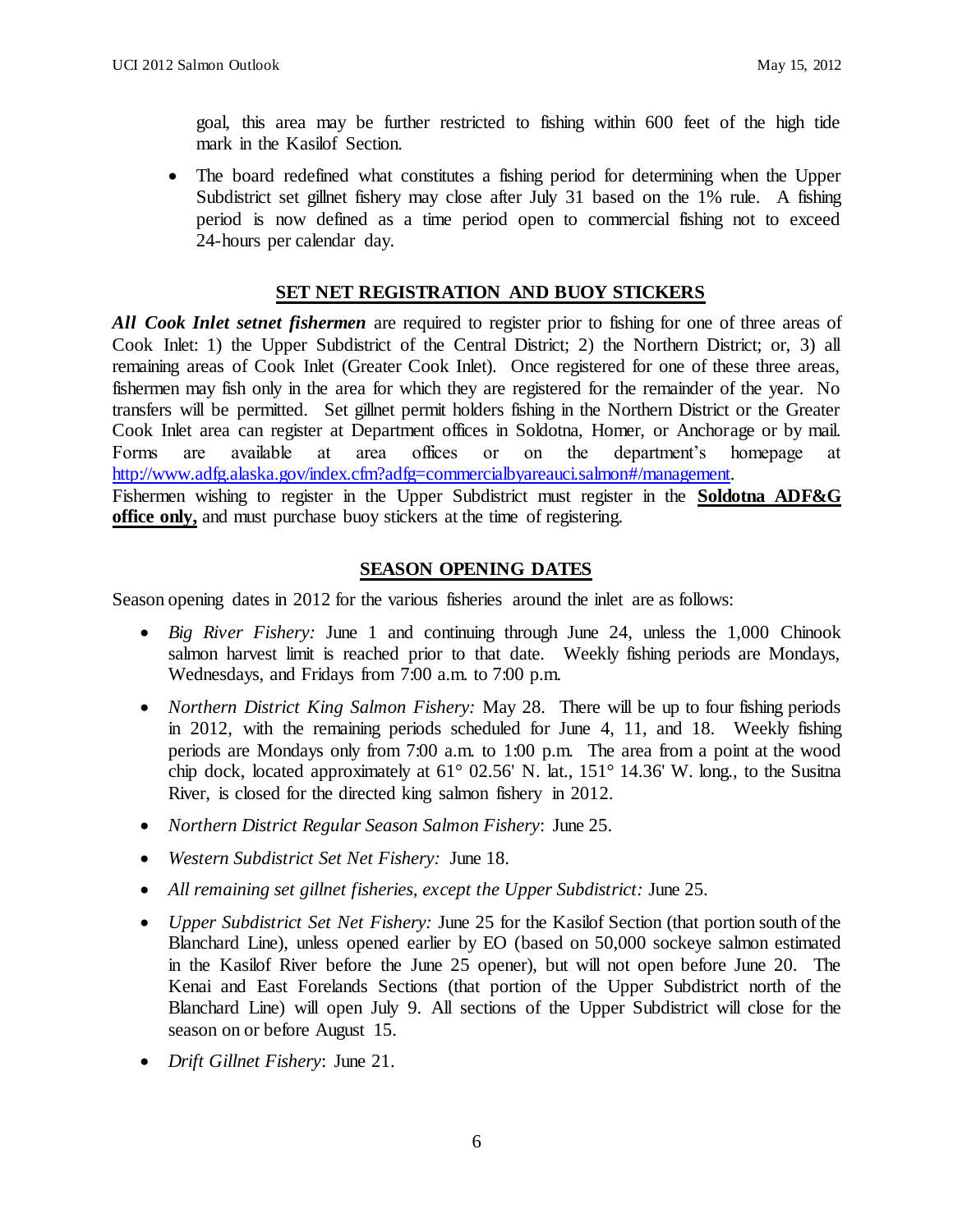# **GENERAL INFORMATION**

The UCI commercial fisheries information line will again be available by calling 262-9611. The most recent emergency order announcement is always available on the recorded message line and catch, escapement and test fishing information is included whenever possible. All emergency order announcements are also faxed to processors as quickly as possible and posted to the Upper Cook Inlet web page [at http://www.adfg.alaska.gov/index.cfm?adfg=commercialbyareauci.main.](http://www.adfg.alaska.gov/index.cfm?adfg=commercialbyareauci.main) For very general information, we invite you to visit the Commercial Fisheries web page on the Internet at [http://www.adfg.alaska.gov/index.cfm?adfg=fishingcommercial.main.](http://www.adfg.alaska.gov/index.cfm?adfg=fishingcommercial.main)

If, during the summer, fishermen have information or questions concerning the commercial fishery, the Soldotna Division of Commercial Fisheries staff can be reached by phone at 262-9368, by fax at 262-4709, or by mail at 43961 Kalifornsky Beach Road, Suite B, Soldotna, 99669.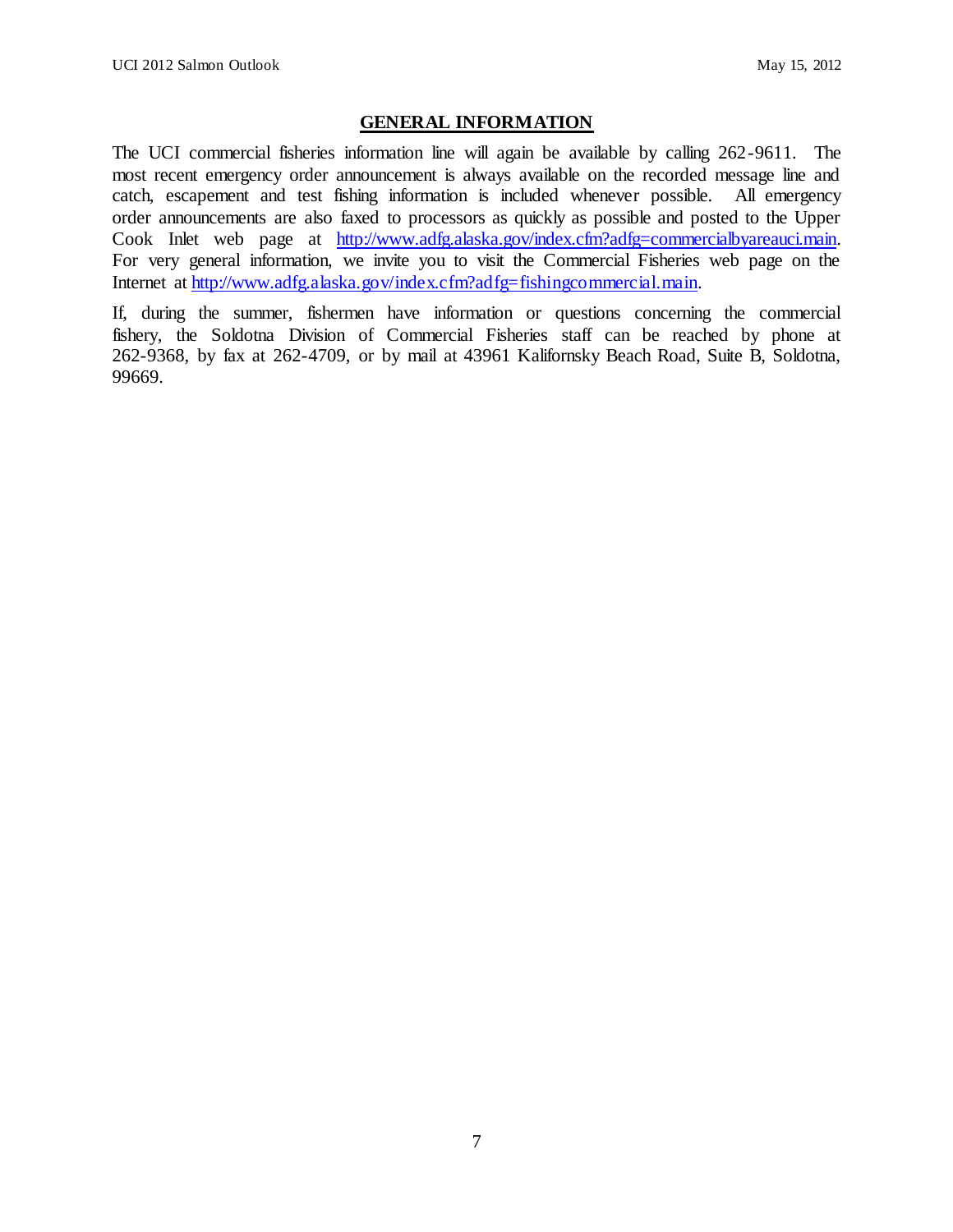

Latitude and Longitude are based on the North American Datum of 1983 (NAD 83), which is equivalent to the World Geodetic System 1984 (WGS 84).

Figure 1. Map of the Expanded Kenai and Expanded Kasilof Sections with waypoint descriptions.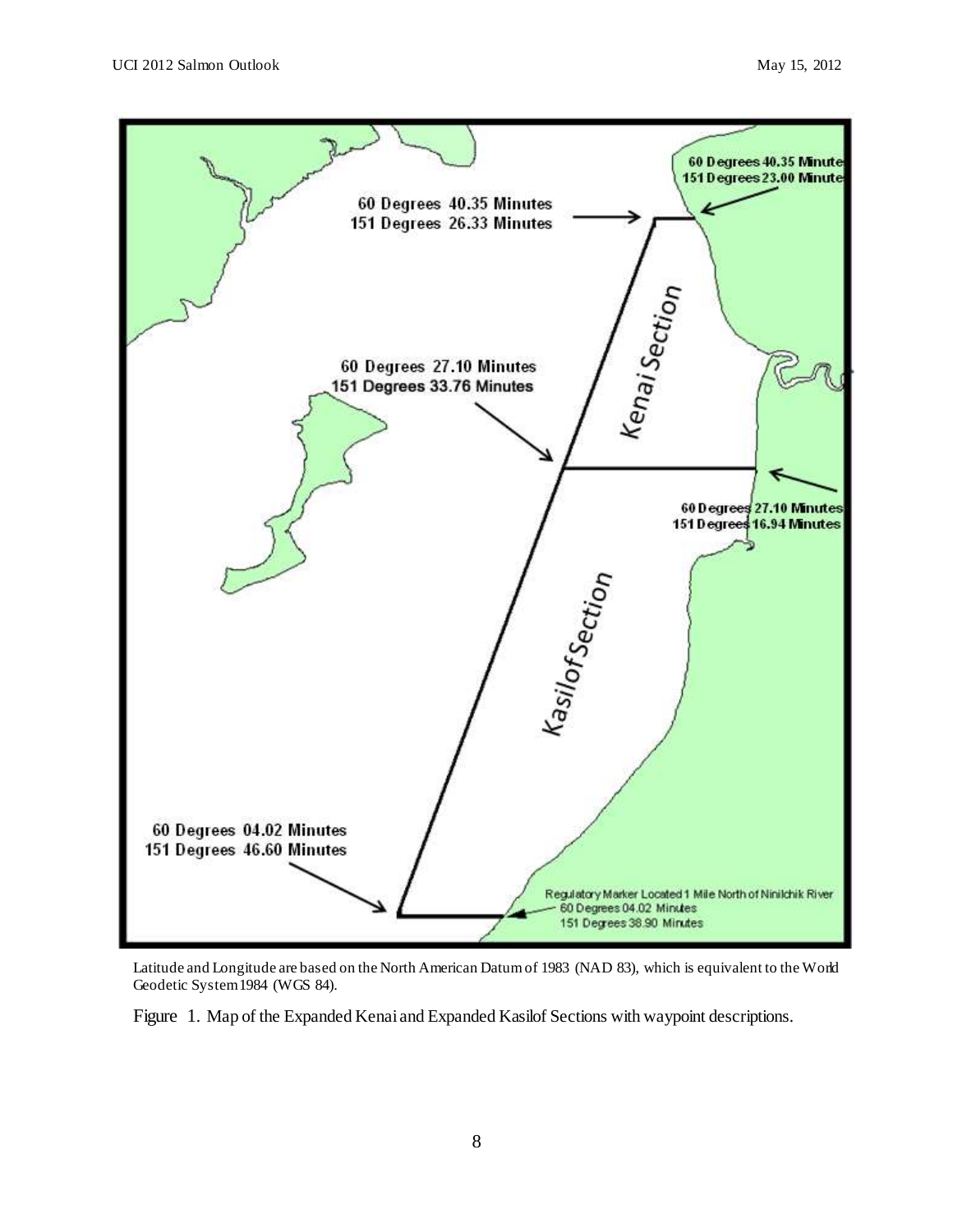

Latitude and Longitude are based on the North American Datum of 1983 (NAD 83), which is equivalent to the World Geodetic System 1984 (WGS 84).

Figure 2. Map of the Kenai and Kasilof Sections with waypoint descriptions.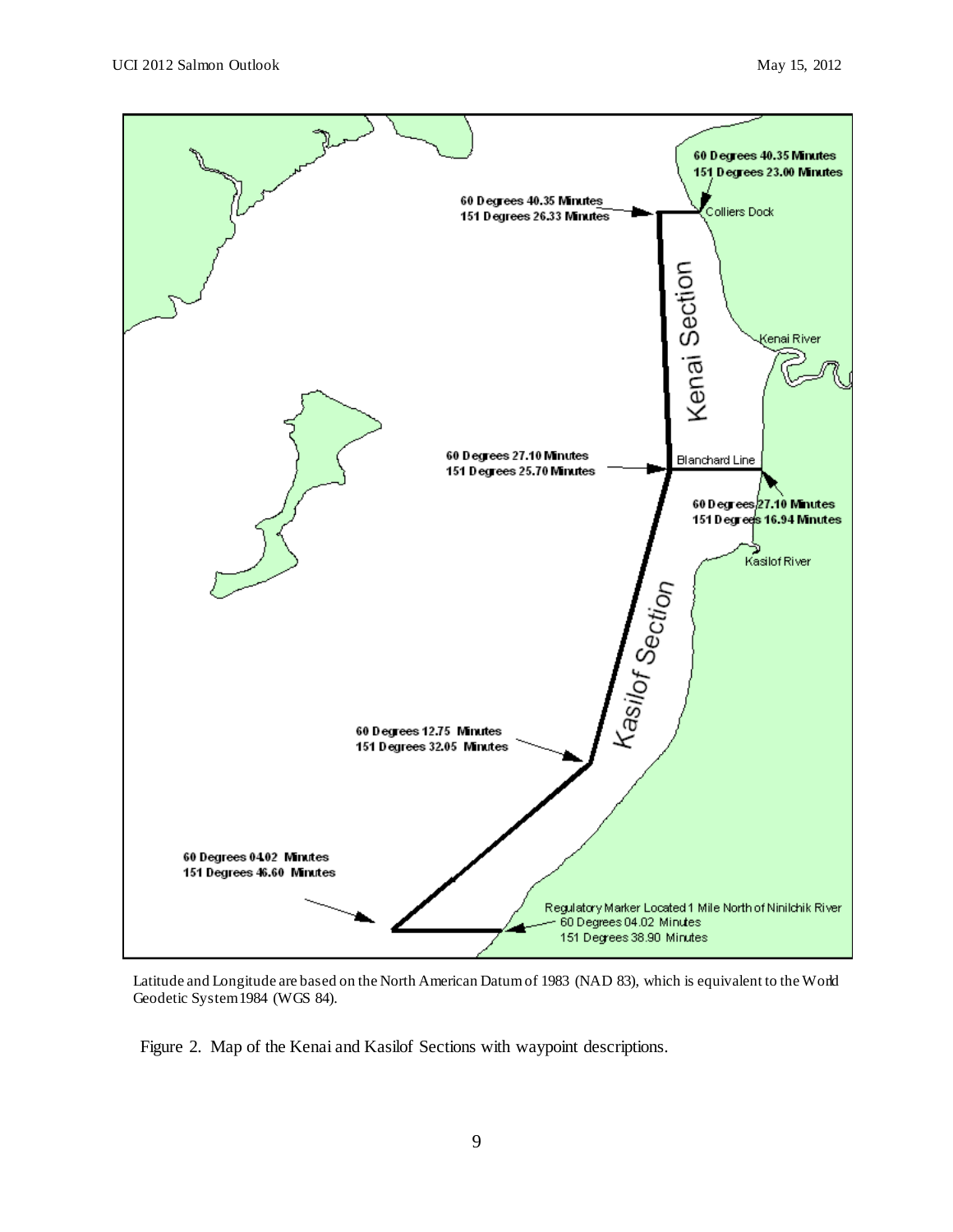| Drift Gillnet Area 1 & Area 2 Descriptions                                              |                                                                  |  |  |  |
|-----------------------------------------------------------------------------------------|------------------------------------------------------------------|--|--|--|
| AREA 2 DESCRIPTION                                                                      | <b>COORDINATES</b>                                               |  |  |  |
| 1. Southwest Corner                                                                     | 60 <sup>0</sup> 20.43' N. lat., 151 <sup>0</sup> 54.83' W. long. |  |  |  |
| 2. Northwest Comer                                                                      | 60 <sup>0</sup> 41.08' N. lat., 151 <sup>0</sup> 39.00' W. long. |  |  |  |
| 3. Northeast Comer                                                                      | 60 <sup>0</sup> 41.08' N. lat., 151 <sup>0</sup> 24.00' W. long. |  |  |  |
| 4. Blanchard Line Corridor Boundary                                                     | 60 <sup>0</sup> 27.10' N. lat., 151 <sup>0</sup> 25.70' W. long. |  |  |  |
| 5. Southeast Comer                                                                      | 60 <sup>0</sup> 20.43' N. lat., 151 <sup>0</sup> 28.55' W. long. |  |  |  |
|                                                                                         |                                                                  |  |  |  |
| Kenai River<br>60° 20.43' N. lat.<br>Area 2<br>4<br><b>Kasilof River</b><br>5<br>Area 1 |                                                                  |  |  |  |

Figure 3. Map of drift gillnet fishing areas one and two.